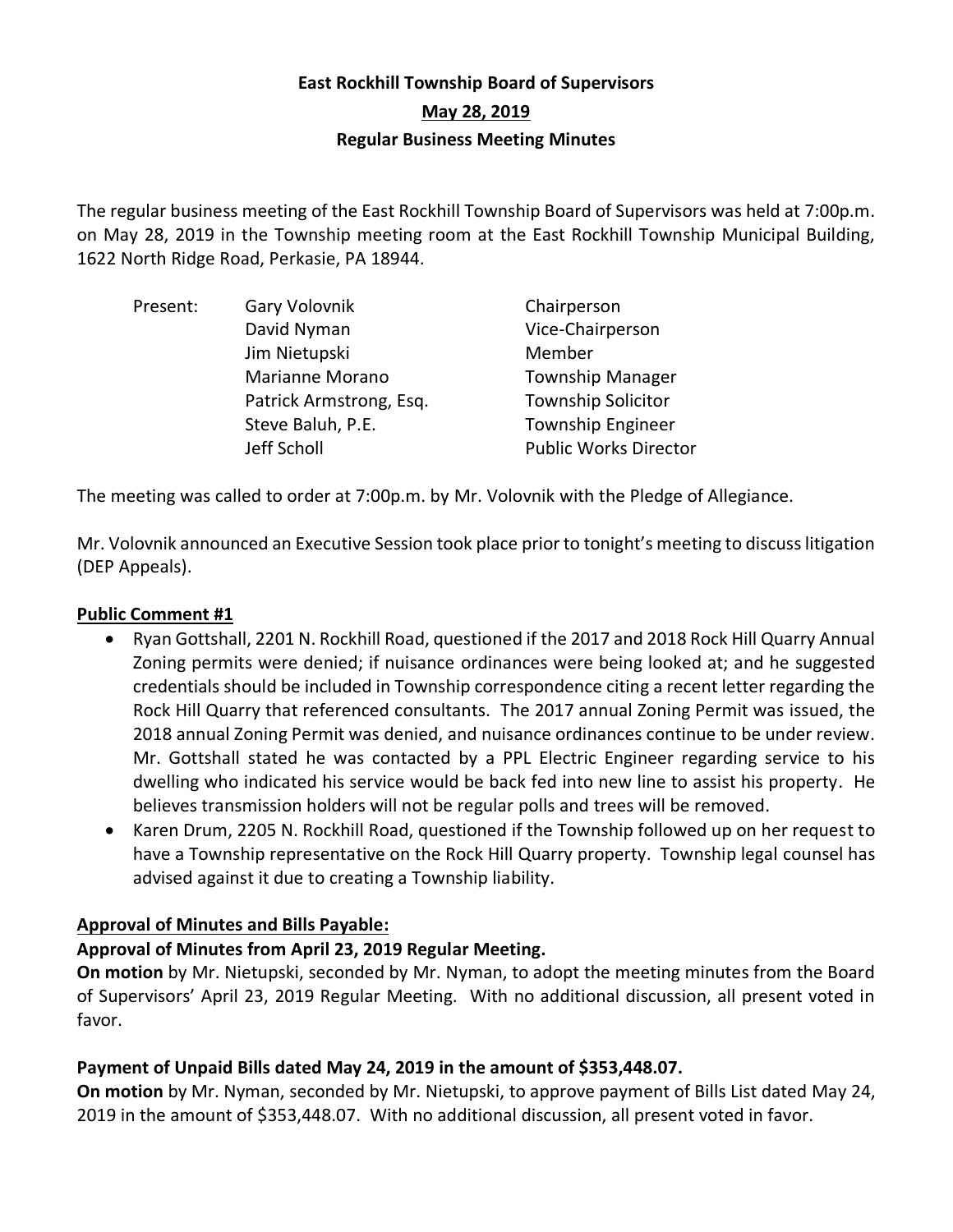East Rockhill Township Board of Supervisors May 28, 2019 Minutes P a g e | 2 of 5

#### **Planning Commission Report: Anne Fenley**

**Agenda May 2, 2019.** Ms. Fenley reported the Comprehensive Plan update continues and the survey results would be made available when the Comprehensive Plan Draft was available for public review. **On motion** by Mr. Nyman, seconded by Mr. Nietupski, to approve the Planning Commission Report. With no additional discussion, all present voted in favor.

#### **Pennridge Community Center Report: David Nyman**

Mr. Nyman noted the May – June newsletter was available for the public. Of note, the Center reopened on May 22 and an official re-opening will occur June 23, 2019. The Center is co-sponsoring 'By the Moonlite' car show on July 27 from 5-9pm at Pennridge High School with all proceeds benefitting the Center, a gunlock presentation is June 19, and Grand View Hospital is conducting a nutrient program on June 17.

**On motion** by Mr. Nietupski, seconded by Mr. Volovnik, to approve the Pennridge Community Center Report. With no additional discussion, all present voted in favor.

#### **Pennridge Wastewater Treatment Authority Report: David Nyman**

The April 22, 2019 Pennridge Wastewater Treatment Authority minutes and March and April 2019 flow reports are on file. Mr. Nyman noted a meeting was held May 20, 2019 and there was nothing new to report at this time.

**On motion** by Mr. Volovnik, seconded by Mr. Nietupski, to approve the Pennridge Wastewater Treatment Authority report. With no additional discussion, all present voted in favor.

#### **Pennridge Area Coordinating Committee Report: David Nyman**

Mr. Nyman reviewed the April 25, 2019 PACC notes. The meeting notes are on file.

**On motion** by Mr. Nietupski, seconded by Mr. Volovnik, to approve the Pennridge Area Coordinating Committee report. With no additional discussion, all present voted in favor.

#### **Pennridge Regional Police Commission Report: Sergeant Maloney**

Sergeant Maloney shared the April 2019 Pennridge Regional Police activity report. Of note, the April 27, 2019 Drug Take Back resulted in 31.41 pounds collected at Headquarters and 35.07 pounds collected at Grand View Hospital. Bucks County totals for drop box and Take Back Event was 10,086 pounds. The report is on file.

**On motion** by Mr. Nietupski, seconded by Mr. Nyman, to approve the Police Commission Report. With no additional discussion, all present voted in favor.

#### **Township Manager's Report: Marianne Morano**

**Consider Acceptance of Resignation from William Barnish, Planning Commission.** It was noted Mr. Barnish has served on the Planning Commission for six years and resigned due to his work schedule.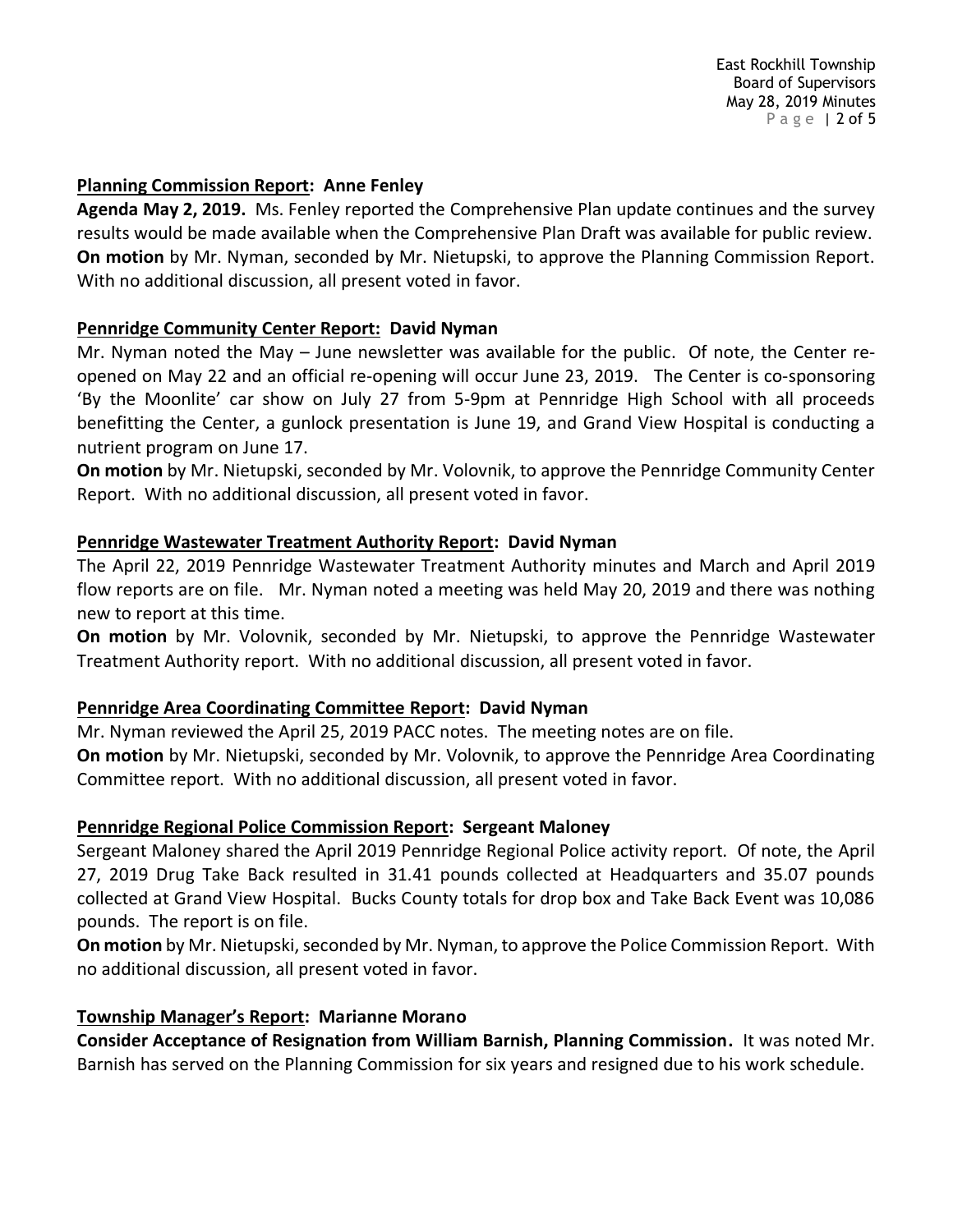**On motion** by Mr. Nyman, seconded by Mr. Nietupski, to accept with regret the resignation of William Barnish from the Planning Commission effective June 1, 2019 as presented. With no additional discussion, all present voted in favor.

**Update on Wavier of Land Development for 1800 North Fifth Street Roger Styles.** Mrs. Morano updated the Board on the waiver of land development that was granted to construct an accessory building prior to a single-family dwelling contingent on the single-family dwelling constructed no later than February 18, 2018. Mr. Styles has advised current accessory building is used for storage and an office for correspondence with no business being conducted. He does not have a specific date on when the single-family dwelling will be constructed.

### **Proposed Mower Replacement.**

**On motion** by Mr. Nietupski, seconded by Mr. Nyman, to approve the unbudgeted purchase of a 2019 Ferris mower and trade-in and replace a 2011 John Deere mower with 2,500 hours for a total purchase price of \$7,739. With no additional discussion, all present voted in favor.

**Siding and Window Replacement at 1802 Ridge Road Bid Results.** Bids have been advertised and a bid received for siding and window replacement at Township owned property 1802 Ridge Road as budgeted.

• Mr. Gottshall interjected questioning the necessity and expense of siding and window replacement.

**On motion** by Mr. Nyman, seconded by Mr. Nietupski, to accept Jefferson LLC total base bid amount of \$24,404 for siding and window replacement at 1802 Ridge Road as presented. With no additional discussion, all present voted in favor.

**Municipal Office Addition and Renovation Bid Documentation.** As authorized at the January 22, 2019 Supervisor meeting, bid documents are being finalized to be placed on PennBID for 30 days. Mrs. Morano requested consideration of a special meeting the second week of July to review bid results and requested authorization to proceed with obtaining financing options. The consensus of the Board was to meet July 8 or July 9 and to proceed with requests for proposals from banking institutions. It was noted the Special Meeting will be advertised and on the Township website calendar.

**Perkasie Fire Department.** The Perkasie Fire Department has requested the Township Solicitor to review changes to their by-laws regarding disciplinary action. The consensus of the Board was to support the Fire Department and authorize the Township Solicitor to review the document.

**April 23 Meeting follow-up – PPL Electric Upgrade.** Following up on questions for extending the electric upgrade to past Quarry Road to 2201 North Rockhill Road and ten (10) surrounding dwellings in addition to if poles will be replaced/removed from Township pump station over the hill to the quarry; PPL Electric Utilities response was work will include extending, upgrading and connecting existing lines along Rockhill Road for about one mile, including about 40 pole replacements, new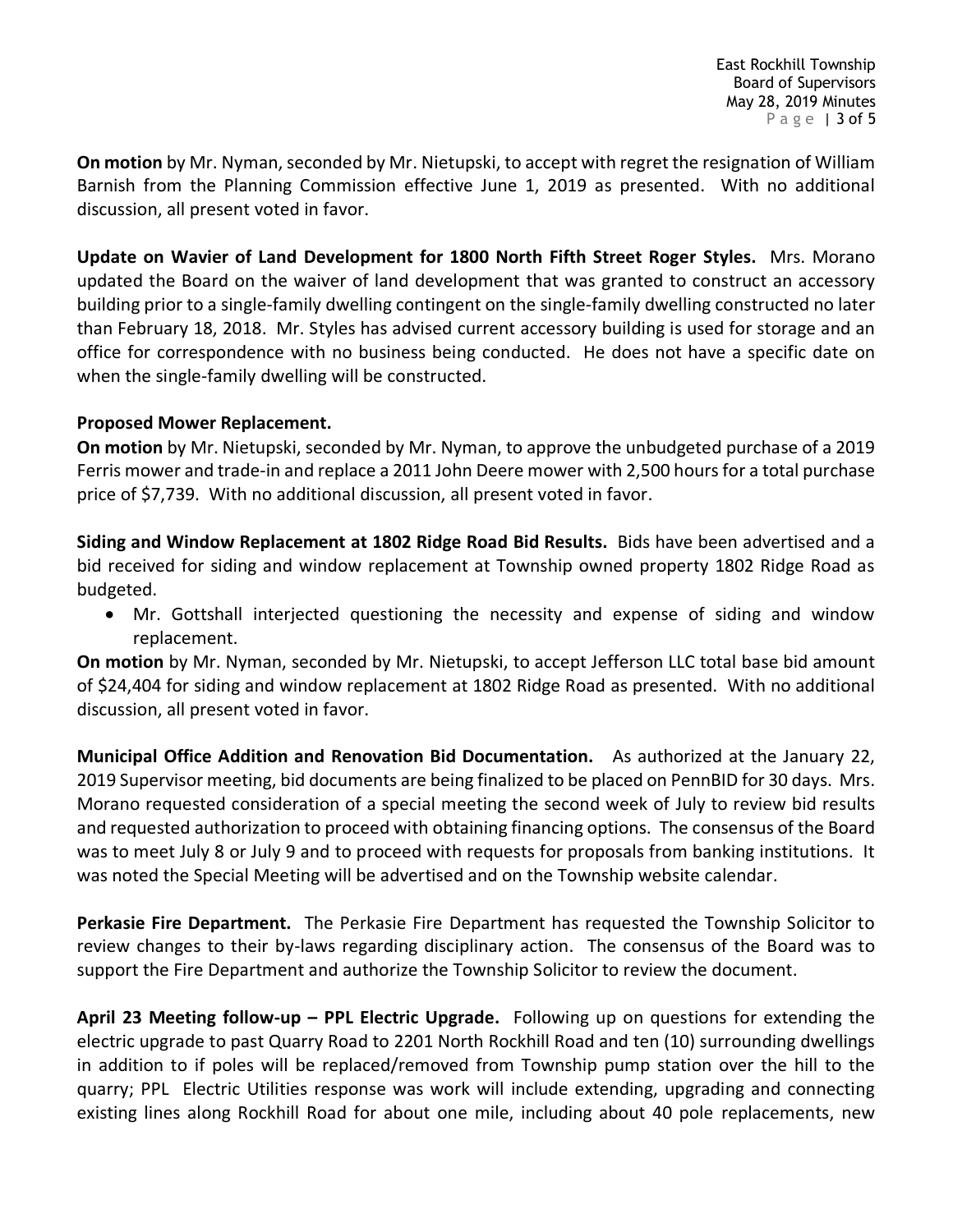installations or removals. Current power lines end on either side of the SEPTA rails and connecting these lines will allow PPL to isolate future problems on the line and improve reliability. There are no plans to extend further at this time. PPL Utilities has advised the property at 2201 North Rockhill Road that reliability and voltage is well within tariff limitations and PPL did connect with the property owners to address their specific concerns.

**On motion** by Mr. Nyman, seconded by Mr. Nietupski, to approve the Township Manager Report. With no additional discussion, all present voted in favor.

### **Public Works Report: Jeff Scholl**

Mr. Scholl updated the Board on Public Works activities for April, 2019. The report is on file.

• Karen Drum, 2205 N. Rockhill Road, questioned when Blooming Glen Road would be paved. The portion to which she was referring is located in Perkasie Borough.

**On motion** by Mr. Nietupski, seconded by Mr. Nyman, to approve the Township Public Works Report. With no additional discussion, all present voted in favor.

### **Engineer Report: Steve Baluh, P.E.**

**Subdivision Plan Review Status.** Review dated May 9, 2019 is in the Board's packets. No action is necessary.

### **Wood's Edge Subdivision Authorization Voucher 6.**

**On motion** by Mr. Nyman, seconded by Mr. Nietupski, to approve Authorization Voucher Number 6 for the Wood's Edge Subdivision in the amount of \$1,370.14 for construction observation/escrow administration payable to C. Robert Wynn Associates, Inc. With no additional discussion, all present voted in favor.

**On motion** by Mr. Nyman, seconded by Mr. Nietupski, to accept the Township Engineer report. With no additional discussion, all present voted in favor.

### **Solicitor Report: Patrick Armstrong, Esq.**

**Resolution for Possible Condemnation – Schwenkmill Road.** It was noted an offer of purchase has been extended to the property owner for a parcel adjacent to the Municipal Complex which has been accepted.

**On motion** by Mr. Nyman, seconded by Mr. Nietupski, to adopt **Resolution 2019-04** authorizing the institution of eminent domain proceedings for the acquisition of Bucks County Tax Map Parcel 12-009- 161-002. With no additional discussion, all present voted in favor.

**Pennridge Development Enterprises Business Park Assignment of Financial Security Agreement.** It was noted that a revised Agreement was needed due to the property owner switching banks for the Letter of Credit.